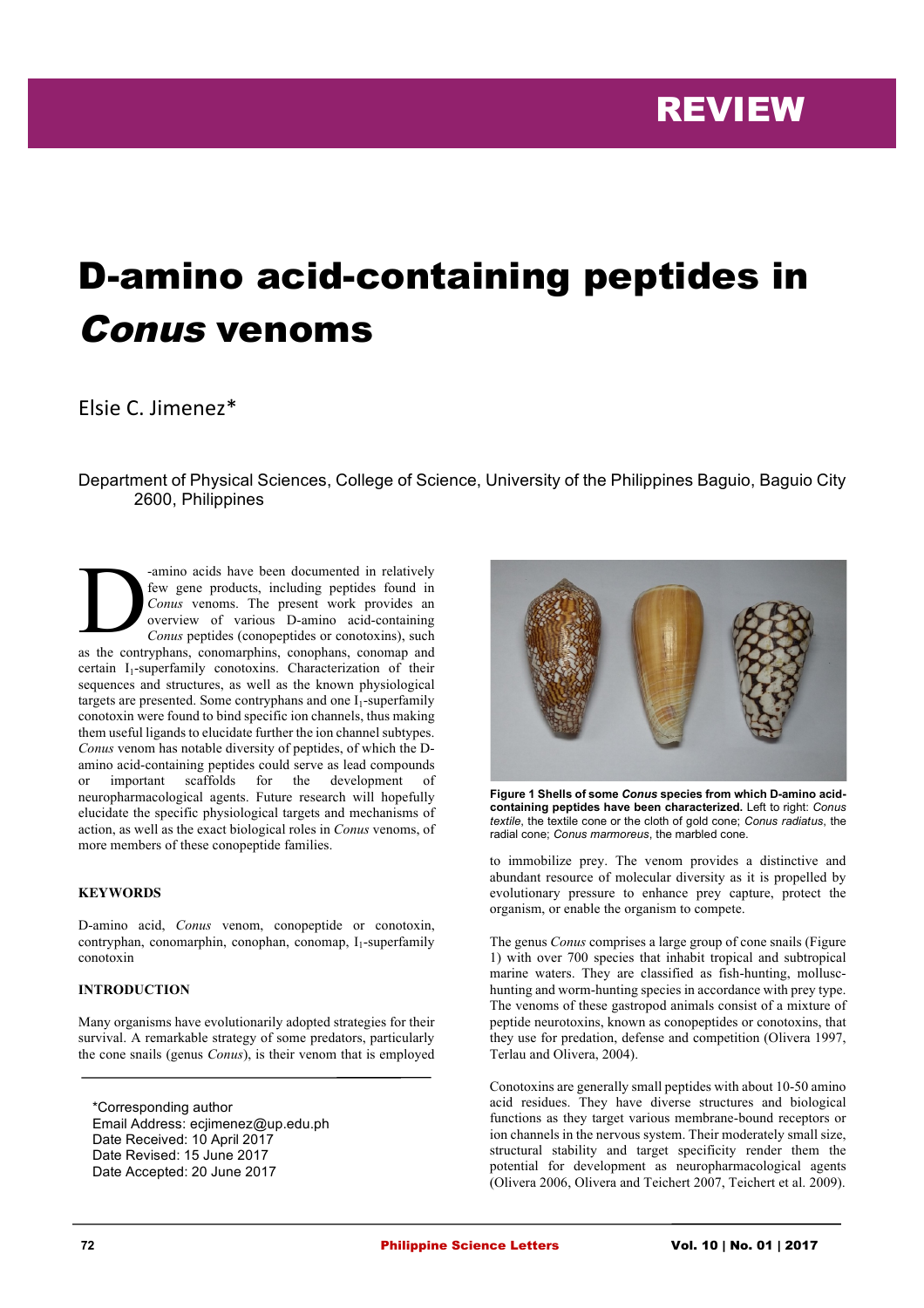**Table 1: D-amino acid-containing peptides from various animal sources**

| Peptide                                                                                  | Sequence                                         | Source      | Reference                          |  |  |  |
|------------------------------------------------------------------------------------------|--------------------------------------------------|-------------|------------------------------------|--|--|--|
| Dermorphin                                                                               | YAFGYPS*                                         | P. sauvagei | Monteccuchi et al. 1981            |  |  |  |
| Met-deltorphin                                                                           | YMFHLMD*                                         | P. sauvagei | Kreil et al. 1989, Mor et al. 1989 |  |  |  |
| Achatin-1                                                                                | <b>BFAD</b>                                      | A. fulica   | Kamatani et al. 1989               |  |  |  |
| Fulicin                                                                                  | FNEFV*                                           | A. fulica   | Ohta et al. 1991                   |  |  |  |
| Mytilus-                                                                                 | ALAGDHFFRF*                                      | M. edulis   | Fujisawa et al. 1992               |  |  |  |
| FFRFamide                                                                                |                                                  |             |                                    |  |  |  |
| $ovCNP-39$                                                                               | LLHDHPNPRKYKPANKKGLSKGCFGLKLDRIGSTSGLGC          | O. anatinus | de Plater et al. 1998              |  |  |  |
|                                                                                          |                                                  |             | Torres et al. 2002                 |  |  |  |
| ω-Agatoxin TK                                                                            | EDNCIAEDYGKCTWGGTKCCRGRPCRCSMIGTNCECTPRLIMEGLSFA | A. aperta   | Kuwada et al. 1994                 |  |  |  |
| Underlined letters indicate D-amino acids. The asterisk stands for C-terminal amidation. |                                                  |             |                                    |  |  |  |

Several families of *Conus* peptides contain D-amino acids. Aside from the D-amino acids in conopeptides that are produced through the normal ribosomal pathway, D-amino acids have been reported in fairly few gene products (Table 1). Two 7 residue peptides, dermorphin and Met-deltorphin with D-Ala2 and D-Met2, respectively, were isolated from the frog *Phyllomedusa sauvagei* (Kreil et al. 1989, Monteccuchi et al. 1981, Mor et al. 1989). Isolated from the snail *Achatina fulica* were achatin-I and fulicin with four residues including D-Phe2 and five residues including D-Asn2, respectively (Kamatani et al. 1989, Ohta et al. 1991). Mytilus-FFRFamide, a 10-residue peptide from the mussel *Mytilus edulis*, has D-Leu2 (Fujisawa et al. 1992). The 39-residue C-type natriuretic peptide ovCNP-39 isolated from the platypus *Ornithorhynchus anatinus* has D-Leu2 (de Plater et al. 1998, Torres et al. 2002). The  $\omega$ -agatoxin from the spider *Agelenopsis aperta* contains 48-residues with D-Ser46 (Kuwada et al. 1994). The crustacean hyperglycemic hormones, [D-Phe3]cHHA and [D-Phe3]cHHB from the lobster *Homarus americanus*, have D-Phe at position 3 of the 72-residue peptides. The corresponding isoforms, cHHA and cHHB, with L-Phe3 were also identified in the lobster (Soyez et al. 1994).

Unlike other post-translationally modified amino acids, a Damino acid is not readily detectable by standard proteomic techniques, such as mass spectrometry and Edman sequencing. To be able to predict when the post-translational modification might arise, characterization and classification of different natural peptides containing D-amino acids is necessary.

This paper provides an overview of the various families of *Conus* peptides that contain D-amino acids. A description of their structural features and known target specificities is presented. These conopeptides are useful tools for neuroscience research and may have the potential for drug development.

# **THE L- TO D-ISOMERIZATION PROCESS**

The isomerization of L- to D-amino acid is a post-translational modification that involves a change of chirality at the  $\alpha$ -carbon. This process is catalyzed by an enzyme having aminoacyl-L/Disomerase activity. Genes that potentilly code for the isomerase and related polypeptides have been found in mammalian and other vertebrate species (Jilek et al. 2012). A serine isomerase identified in the venom of the spider *Agelenopsis aperta* presented the first major evidence to describe how a multicellular organism is able to incorporate a D-amino acid into peptides. The enzyme has the capability to isomerize Ser, Ala, Cys and O-methylSer residues within the peptide chains, either way from the L- or the D-amino acid form. The peptides share a common recognition site Leu-Xaa-Phe-Ala. A two-base mechanism was indicated, in which abstraction of a proton from one face occurs simultaneously with the delivery by the conjugate acid of the second enzymic base from the opposite face (Heck et al. 1996).

Conversion of the chirality of a single amino acid residue within a peptide chain is indicated to be a supplementary mechanism resulting in structural and functional divergence of peptides.

This occurrence has been studied at the cellular level in a neuroendocrine organ that generates a mixture of isoforms of the crustacean hyperglycemic hormone (Soyez et al. 1994, 2000). The amino acid isomerization was shown to arise in the perikarya of fully specialized neurosecretory cells, after propeptide cleavage, as a late step in the maturation of the hormone precursor (Soyez et al. 2000).

#### **CONTRYPHANS**

All known contryphans maintain five-residue intercysteine loop, with a D-amino acid within the loop. The contryphan structural motif embodies a conserved molecular framework whose main structural elements are the size of the intercysteine loop and the presence of a D-amino acid.

# **Sequence characterization of contryphans**

The contryphan family appears widely distributed in venoms of fish-hunting *Conus* species (Table 2). The presence of D-amino acid in a normally translated peptide was initially discovered in venom of *Conus radiatus*. Characterization of this peptide that was later designated as contryphan-R revealed the following sequence: GCOWEPWC\*, where W is D-Trp, O is 4 hydroxyproline (Jimenez et al. 1996). The presence of a D-Trp was confirmed by synthesis of contryphan-R, as well as mass spectrometry, HPLC coelution and bioassay of the natural and synthetic contryphan-R. Des[Gly1]contryphan (COWEPWC\*) that appears to be a degradation product obtained by Nproteolysis of Gly in contryphan-R was also isolated from *Conus radiatus* venom (Jimenez et al. 1996). Bromocontryphan (GCOWEPXC\*, where X is 6-bromotryptophan) was identified from a cDNA library prepared from *Conus radiatus* venom duct. It appears to be a post-translational product of contryphan-R in which Trp7 has been converted to 6-bromotryptophan (Jimenez) et al. 1997). Putative contryphan-S (GCOWEPWC\*) that is identical to contryphan-R was identified by expressed sequence tags generated from cDNA library prepared from venom duct of *Conus striatus* (Pi et al. 2006a). Contryphan-P was identified in *Conus purpurascens* venom duct by cDNA cloning method while contryphan-Sm was purified from *Conus stercusmuscarum* venom. The sequences of contryphan-P (GCOWDPWC\*) and contryphan-Sm (GCOWQPWC\*) differ from that of contryphan-R in the presence of Asp5 in contryphan-P and Gln5 in contryphan-Sm, instead of Glu5 (Jacobsen et al. 1998). Putative contryphan-Bu (COWSPWC\*) found in *Conus bulatus* venom duct through transcriptome sequencing differs from des[Gly1]contryphan in the presence of Ser4 instead of Glu4 (Hu et al. 2011).

Further studies showed that contryphans occur broadly as well in mollusc-hunting *Conus* species (Table 2). The cDNA clones encoding contryphans from *Conus textile* venom were identified as contryphan R/Tx (GCOWEPWC\*) that is identical to contryphan-R, and contryphan-Tx (GCOWQPYC\*) in which Gln5 and Tyr7 are present instead of Glu5 and Trp7 in contryphan R/Tx (Jimenez et al. 2001). Contryphan-P/Am (Am975) (GCOWDPWC\*) that is identical to contryphan-P was isolated from *Conus amadis* venom (Gowd et al. 2005,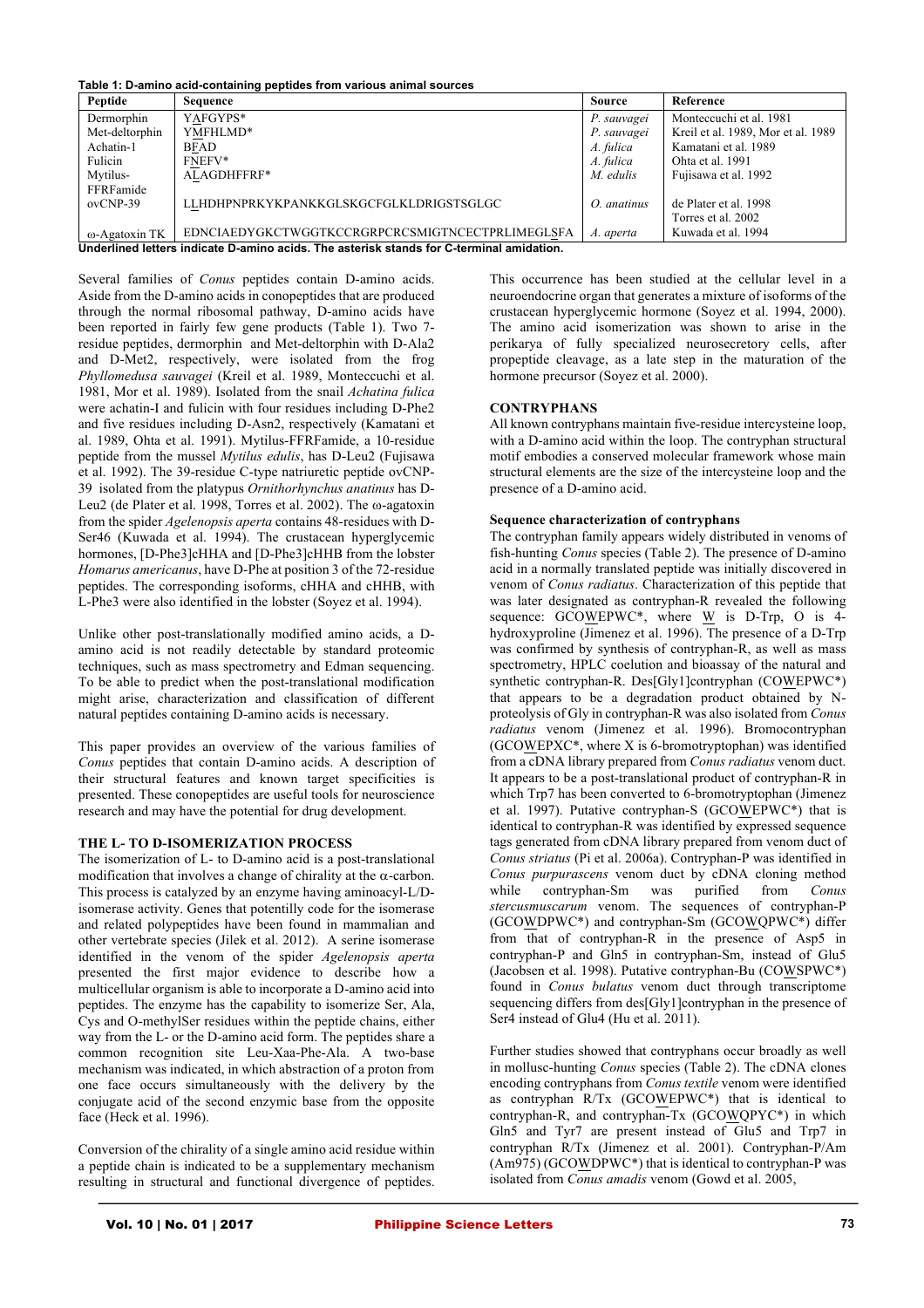**Table 2: Contryphans Peptide Sequence** *Conus* **species Prey Reference** Contryphan-R Des[Gly1]contryphan Bromocontryphan Contryphan-S Contryphan-P Contryphan-Sm Contryphan-Bu Contryphan R/Tx Contryphan-Tx Contryphan-P/Am Glacontryphan-M Contryphan Ar1313 Contryphan Ar1304 Contryphan Ar1175 Contryphan Ar1131 Contryphan Ar1260 Contryphan-Vc2 Contryphan-Lt Contryphan-Ca# Contryphan-Le# Contryphan Fr975 Contryphan Fr965 Contryphan-Be# Contryphan-Ze# Contryphan-Fi# Contryphan fib Contryphan fic Contryphan fid Contryphan-Lo Contryphan-Lo2# Contryphan-Vn Contryphan 72327 Leu-contryphan-P Leu-contryphan-Tx Contryphan-In GCOWEPWC\* COWEPWC\* GCOWEPXC\* GCOWEPWC\* GCOWDPWC\* GCOWQPWC\* COWSPWC\* GCOWEPWC\* GCOWQPYC\* GCOWDPWC\* NγSγCPWHPWC\* ESγCPWHPWC\* ESγCPWKPWC\* SγCPWKPWC\* SECPWKPWC\* ESECPWKPWC\* CRWTPVC\* GCOWEPWC\* GCOWEPWC\* GCOWEPWC\* GCOWDPWC\* GCOWDSWC\* VVGCOWQPWC\* VVGCOWQPWC\* VVGCOWQPWC\* GCOWMPWC\* GCPWDPWC CPWDPWC GCPWDPWC\* NECPWQPWC\* GDCPWKPWC\* QSGCPWHPWC\* **GCVLLPWC** CVLYPWC\* GCVLYPWC\* *C. radiatus C. radiatus C. radiatus C. striatus C. purpurascens C. stercusmuscarum C. bullatus C. textile C. textile C. amadis C. marmoreus C. araneosus C. araneosus C. araneosus C. araneosus C. araneosus C. victoriae C. litteratus C. caracteristicus C. leopardus C. frigidus C. frigidus C. betulinus C. zeylanicus C. figulinus C. figulinus C. figulinus C. figulinus C. loroisii C. loroisii C. ventricosus C. pulicarius C. purpurascens C. textile C. inscriptus* Fish Fish Fish Fish Fish Fish Fish Mollusc Mollusc Mollusc Mollusc Mollusc Mollusc Mollusc Mollusc Mollusc Mollusc Worm Worm Worm Worm Worm Worm Worm Worm Worm Worm Worm Worm Worm Worm Worm Fish Mollusc Worm Jimenez et al. 1996 Jimenez et al. 1996 Jimenez et al. 1997 Pi et al. 2006a Jacobsen et al. 1998 Jacobsen et al. 1998 Hu et al. 2011 Jimenez et al. 2001 Jimenez et al. 2001 Gowd et al. 2005 Hansson et al. 2004 Vijayasarathy et al. 2017 Vijayasarathy et al. 2017 Vijayasarathy et al. 2017 Vijayasarathy et al. 2017 Vijayasarathy et al. 2017 Robinson et al. 2014 Pi et al. 2006b Thakur and Balaram 2007 Thakur and Balaram 2007 Vijayasarathy et al. 2017 Vijayasarathy et al. 2017 Thakur and Balaram 2007 Thakur and Balaram 2007 Thakur and Balaram 2007 Rajesh 2015 Rajesh 2015 Rajesh 2015 Gowd et al. 2005 Vijayasarathy et al. 2017 Massilia et al. 2001 Lluisma et al. 2012 Jacobsen et al. 1999 Jimenez et al. 2001 Gowd et al. 2005 **O, 4-hydroxyproline; W, D-tryptophan; X, 6-bromotryptophan; L, D-leucine;** g**,** g**-carboxyglutamate; \*, C-terminal amidation.** 

**The two cysteine residues form a disulfide bond.** 

**#The contryphans were provisionally designated with conventional two-letter symbols, if unnamed in the cited original work.**

Sabareesh et al. 2006). Glacontryphan-M (NγSγCPWHPWC\*,

where γ is γ-carboxyglutamate) isolated from venom of *Conus marmoreus* has two γ-carboxyglutamate (Gla) residues outside the intercysteine loop, Pro instead of Hyp and basic His residue within the intercysteine loop (Hansson et al. 2004). At least five contryphans, namely, Ar1313 (ESγCPWHPWC\*), Ar1304 (ESγCPWKPWC\*), Ar1175 (SγCPWKPWC\*), Ar1131 (SECPWKPWC\*), and Ar1260 (ESECPWKPWC\*), were detected in *Conus araneosus* by transcriptomic and mass spectrometric analyses. They have a high degree of homology to glacontryphan-M in which the N-terminal segment has Glu and/or Gla residues, and the intercysteine loop has His or Lys residue (Vijayasarathy et al. 2017). Contryphan-Vc2 (CRWTPVC\*) was characterized from cDNA library generated from venom gland of *Conus victoriae*. It differs from most contryphans as it has Arg residue instead of Pro or Hyp, Thr instead of acidic or basic amino acid residue, and Val instead of another Trp in the intercysteine loop (Robinson et al. 2014).

Moreover, contryphans were discovered in worm-hunting *Conus* species (Table 2). By analyzing expressed sequence tags derived from *Conus litteratus* venom duct, contryphan-Lt (GCOWEPWC\*) that is identical to contryphan-R/Tx was detected (Pi et al. 2006b). *Conus caracteristicus* and *Conus leopardus* contryphans (designated as contryphan-Ca and

contryphan-Le, respectively) (GCOWEPWC\*) that are identical to contryphan-R/Tx were detected by intact peptide fragmentation and rapid mass spectral analysis (Thakur and Balaram 2007). Contryphans Fr975 (GCOWDPWC\*) and Fr965 (GCOWDSWC\*) were discovered in *Conus frigidus* by transcriptomic and mass spectrometric methods. Fr975 is identical to contryphan-P/Am (Am975) while Fr965 has Ser6 instead of Pro6 (Vijayasarathy et al. 2017). Identical contryphans (VVGCOWQPWC\*) detected by mass spectroscopy in *Conus frigidus*, *Conus betulinus* and *Conus zeylanicus* (designated as contryphans-Fi, Be and Ze, respectively) are homologous to contryphan-Sm but the Nterminal segment has two Val residues adjacent to the Gly residue (Thakur and Balaram 2007). *Conus figulinus* venom revealed contryphans-fib (GCOWMPWC\*), fic (GCPWDPWC) and fid (CPWDPWC) that share homology with contryphan-P/Am, except that fib has Met5 instead of Asp5, contryphan-fic has Pro3 instead of Hyp3 and has no C-terminal amidation, while contryphan-fid appears to be a degradation product obtained by N-proteolysis of Gly in contryphan-fic (Rajesh 2015). Contryphan-Lo (Lo959) (GCPWDPWC\*) isolated from venom of *Conus loroisii* differs from contryphan-P/Am in that Pro3 instead of Hyp3 is found in contryphan-Lo (Gowd et al. 2005, Sabareesh et al. 2006). With transcriptomic and mass spectrometric methods, contryphan (NECPWQPWC\*) was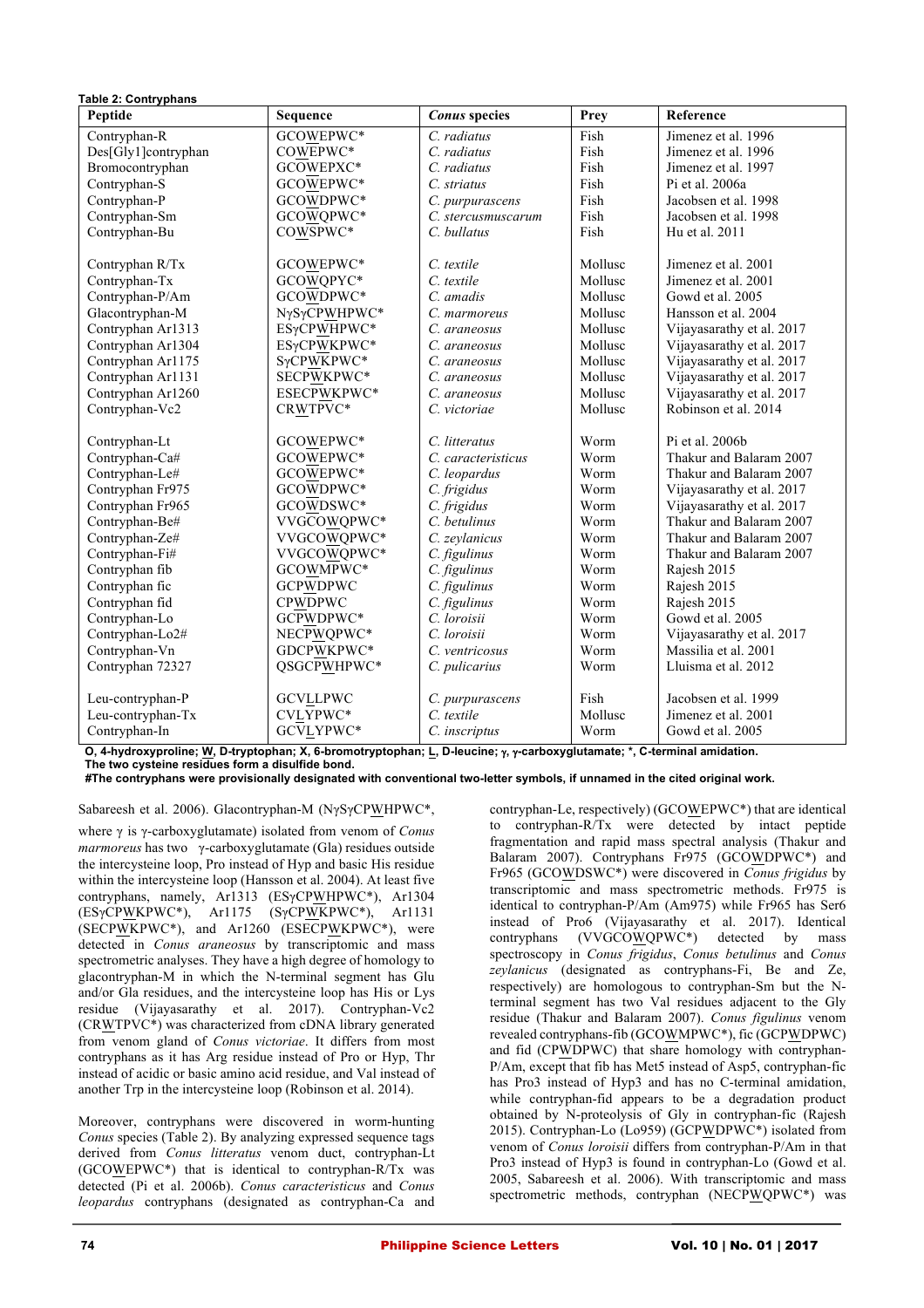identified in *Conus loroisii* (designated as contryphan-Lo2). It shares homology with contryphan-Sm except that contryphan-Lo2 has Pro instead of Hyp and N-terminal segment Asn1Glu2 instead of Gly1 (Vijayasarathy et al. 2017). Contryphan-Vn (GDCPWKPWC\*) purified from *Conus ventricosus* venom is homologous to Ar1304, Ar1175, Ar1131 and Ar1260 in the intercysteine loop sequence, including the presence of basic Lys residue (Massilia et al. 2001). From *Conus pulicarius*, contryphan 72327 (QSGCPWHPWC\*) was identified by nextgeneration sequencing of venom duct transcriptome. The putative sequence within the intercysteine loop shares homology with glacontryphan-M and contryphan-Ar1313 but the Nterminal segment lacks acidic Glu and Gla residues (Lluisma et al. 2012).

A contryphan subfamily constitutes Leu-contryphans that contain D-Leu (Table 2). The presence of D-Leu in a conopeptide was first discovered in Leu-contryphan-P (GCVLLPWC, where L is D-Leu) purified from venom of *Conus purpurascens*. Leu-contryphan-P has a high density of hydrophobic amino acids in the intercysteine loop and lacks Cterminal amidation (Jacobsen et al. 1999). Leu-contryphan-Tx (CVLYPWC\*) was isolated from venom of *Conus textile*. Compared to Leu-contryphan-P, Leu-contryphan-Tx lacks Gly1, has Tyr instead of Leu and is amidated at the C-terminus (Jimenez et al. 2001). Contryphan-In (In936) (GCVLYPWC\*) isolated from *Conus insidious* venom differs from Leucontryphan-Tx in the presence of Gly1 (Gowd et al. 2005, Sabareesh et al. 2006).

#### **Structural characterization of contryphans**

Several contryphans showed interconversion between conformational states. Contryphan-R and contryphan-Sm with Hyp3 and D-Trp4 exhibited two peaks under reverse-phase HPLC conditions, indicating interconversion between two distinct conformations. In contrast, [L-Trp4]contryphan-R and [L-Trp4]contryphan-Sm showed a single, broad peak that eluted later than the corresponding natural contryphans (Jacobsen et al. 1998). Contryphan-Tx similarly revealed two peaks under reverse-phase HPLC conditions (Jimenez et al. 2001). Contryphan-Am (Am 975) whose structure is identical to that of contryphan-P, as well as contryphan-Lo (Lo959) also showed conformational interconversion in reverse-phase HPLC conditions (Sabareesh et al. 2006). Leu-contryphan-P that has Val3 and D-Leu4 instead of Hyp3 and D-Trp4 exhibited only a single peak that eluted much later than the other contryphans (Jacobsen et al. 1999). Similarly, Leu-contryphan-Tx exhibited a single peak (Jimenez et al. 2001).

In contryphans, the peptide cyclization through a single disulfide bond, the isomerization from L to D form of an amino acid residue, and the presence of conserved Pro residue confer a stable and unique structure in solution. NMR and ultraviolet resonance Raman spectroscopy (UVRR) are particularly useful for examining the contryphans to elucidate the molecular motions of these peptides. NMR spectroscopy showed that contryphan-R, contryphan-Sm and contryphan-P are present in two forms in solution due to cis-trans isomerization about the Cys2-Hyp3 peptide bond (Pallaghy et al. 1999, Pallaghy et al. 2000). The structure of the major form of contryphan-R (with cis Cys2-Hyp3 peptide bond) has definite fold with nonhydrogen-bonded chain reversal from Gly1 to Glu5, type I bturn from Glu5 to Cys8, and putative salt bridge between the Nterminal ammonium group and the Glu5 carboxyl group (Pallaghy et al. 1999). The structure of the major form of contryphan-Sm is similar to that of contryphan-R while the minor conformer (with trans Cys2-Hyp3 peptide bond) has hairpin structure with sheetlike hydrogen bonds and type II Bturn (Pallaghy et al. 2000). Compared to contryphan-R and contryphan-P, the cis-trans ratio was lowest for contryphan-Sm that has Gln5, in which the sidechain carboxylate is neutralized, indicating that an electrostatic interaction of the N-terminal ammonium group with the the carboxyl group in contryphan-R or contryphan-P stabilizes the cis conformer compared to the trans (Pallaghy et al. 1999, Pallaghy et al. 2000). In contryphan-Tx, UVRR spectroscopy showed a difference in the Dtryptophan dihedral angle for the cis and trans conformers (Jimenez et al. 2001).

NMR spectroscopy was done to examine the structure of glacontryphan-M with and without  $Ca^{2+}$ , due to the presence of two Gla residues in the N-terminal segment. The glacontryphan-M structure showed that  $Ca^{2+}$  binding stimulated structural perturbations in the N-terminal Gla2-Ser3 segment and intercysteine loop Cys11-Cys5-Pro6 segment. Due to the  $Ca^{2+}$ perturbations, the backbone of Gla2-Ser3 segment shifted from the aromatic sidechains of His8 and Trp10. Moreover, the alignment of the aromatic rings of D-Trp7 and His8 relative to that of Trp10 was changed (Grant et al. 2004).

The solution structure of contryphan-Vn determined by NMR spectroscopy and molecular dynamics (MD) simulation showed that the major conformer of contryphan-Vn has type IV  $\beta$ -turn from Gly1 to Lys6, with Pro4 mainly in the cis conformation, and type I  $\beta$ -turn from Lys6 to Cys9. Salt bridge between Asp2 and Lys6 and small hydrophobic region due to the nearness of the sidechains of Pro7 and Trp8 were observed (Eliseo et al. 2004). The structural characterization of [Trp8Ser]contryphan-Vn, an analog of contryphan-Vn, was done by NMR spectroscopy, fluorescence spectroscopy and MD simulation to identify the structural basis for the mechanism of cis-trans isomerization of Pro4. In [Trp8Ser]contryphan-Vn, Pro4 has almost equivalent amounts of cis and trans isomers. The isomers of [Trp8Ser]contryphan-Vn with Pro4 in cis and trans conformations showed structural differences as shown by the thermodynamic and kinetic parameters of the isomerization. The absence of salt bridge between the Asp2 and Lys6 in [Trp8Ser]contryphan-Vn may be due to the absence of the Trp8 sidechain leading to the inhibition of the electrostatic interaction (Nepravishta et al. 2014).

The effects of amino acid sequence on the cis-trans isomerization about Xxx-Pro bonds was investigated. Contryphan- Lo (Lo959) has two Pro residues while contryphan-In (In936) has only one Pro in the intercysteine loop. Isomerization about the Cys2-Pro3 bond in Lo959 and about the Tyr5-Pro6 bond in In936 were observed. The Tyr-Pro-Trp segment in In936 examined by MD simulations indicated that Tyr5 and Trp7 sidechain conformations are dependent on the conformation of the Xxx-Pro bond (Sonti et al. 2013).

#### **Biological activities of contryphans**

Contryphan-R elicited 'stiff-tail' syndrome and other excitatory symptoms based on mouse bioassay. [L-Trp4]contryphan-R showed similar biological activities (Jimenez et al. 1996). The characteristic symptoms were likewise observed in mice injected with contryphan-P, contryphan-Sm and contryphan-Tx (Jacobsen et al. 1998, Jimenez et al. 2001). Leu-contryphan-P and Leu-contryphan-Tx were less potent in eliciting these symptoms. The Leu-contryphan-containing peptides caused folding and drooping of the dorsal fins and passivity in Siamese fighting fish but contryphan-R and contryphan-Tx were less potent in inducing these symptoms (Jacobsen et al. 1999, Jimenez et al. 2001).

With NMR spectroscopy, contryphan-Vn revealed a Lys-Trp dyad that is similar to that found in voltage-gated  $K^+$  channel inhibitors. Hence, contryphan-Vn was shown to regulate the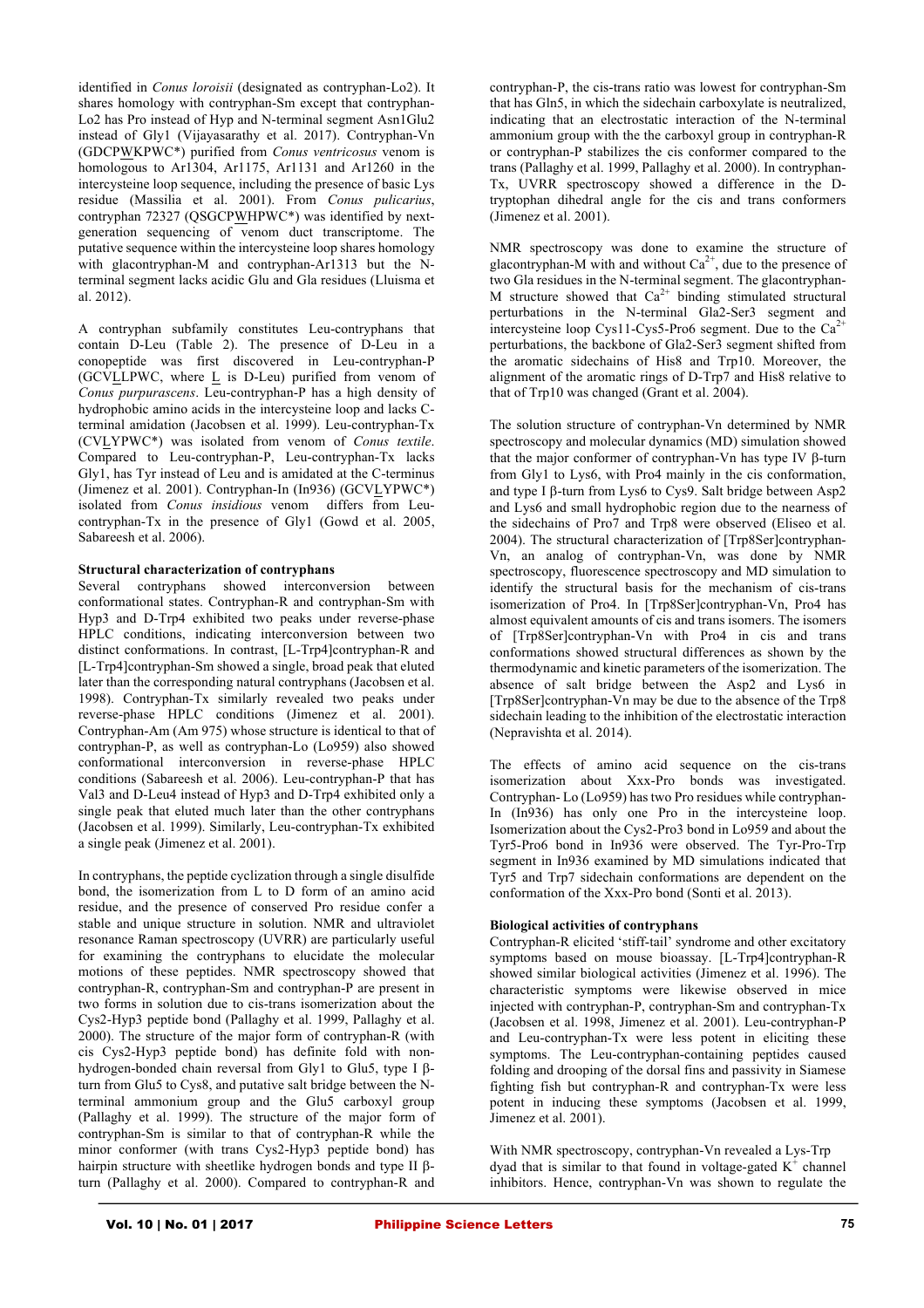activity of voltage-gated and  $Ca^{2+}$ -dependent K<sup>+</sup> channels, with varied effects on invertebrate and vertebrate systems based on electrophysiological tests done using dorsal unpaired median neurons from cockroach nerve cord on rat fetal chromaffin cells (Massilia et al. 2003).

Electrophysiological tests using mouse pancreatic B-cells revealed that glacontryphan-M inhibited L-type voltage-gated  $Ca^{2+}$  channel activity in a  $Ca^{2+}$ -dependent mode. With fluorescence spectroscopy, it was shown that this peptide bound  $Ca^{2+}$  with a K<sub>D</sub> of 0.63 mM (Hansson et al. 2004). The inhibition of L-type voltage-gated  $Ca^{2+}$  channel currents by glacontryphan-M required  $Ca^{2+}$  binding to N-terminal Gla residues, where probably His and Trp may become accessible to interact with the  $Ca<sup>2+</sup> channel (Grant et al. 2004).$ 

Electrophysiological experiments done using dorsal root ganglion neurons showed that contryphan-Am (Am975) and contryphan-Lo (Lo959) targeted high voltage-activated  $Ca^{2+}$ channels with different activities. Am975 inhibited while Lo959 enhanced the  $Ca^{2+}$  currents (Sabareesh et al. 2006).

For contryphan-Vc2, mouse assay revealed a depressive state instead of the hyperactive states usually observed in contryphans. Contryphan-Vc2 and [L-Trp3]contryphan-Vc2 showed comparable biological activities based on this assay. NMR and MD simulation analyses showed that Trp3 interacted with lipid membranes, suggesting membrane-mediated mechanism of action (Drane et al. 2017).

#### **CONOMARPHINS**

A 15-residue conomarphin with D-Phe13, purified from *Conus marmoreus* venom, was the first characterized peptide under the conomarphin family (Table 3) (Han et al. 2008). The cDNAencoded conomarphin precursor was found to share homology with the signal peptide of the M-superfamily conotoxins indicating that conomarphin is under the same superfamily. NMR spectroscopy showed that conomarphin has well defined structure with tight loop in the middle and short  $3^{10}$ -helix around the C terminus, whereas [L-Phe13]conomarphin has no loop (Han et al. 2008). NMR spectroscopy showed that [Hyp10Pro]conomarphin has type II  $\beta$ -turn instead of 3<sup>10</sup>-helix around the C terminus. The compact loop region found in conomarphin is more open in [Hyp10Pro]conomarphin indicating that Hyp10 is crucial for the conomarphin structure (Huang and Du 2009).

Two short conomarphins were isolated from *Conus marmoreus* venom (Table 3). The peptides named conomarphin-14 and conomarphin-8 contain D-Phe13 and D-Phe7, respectively (Zhang et al. 2010). These peptides are presumably produced by post-translational proteolysis of conomarphin.

Putative conomarphin-Vc1 was identified from cDNA library prepared from venom gland of *Conus victoriae* (Table 3). The 13-residue peptide has D-Phe at position 11 (Robinson et al. 2014).

#### **CONOPHANS**

Peptides gld-V and gld-V' from *Conus gladiator* venom, and mus-V and mus-V' from *Conus mus* venom have been identified as conophans (Table 3). All these peptides contain eight amino acid residues with D-amino acids at position 6. Peptides gld-V and mus-V have D-Val while gld-V' and mus-V' have D-yhydroxyvaline (D-Hyv). Peptides gld-V' and mus-V', also known as *y*-hydroxyconophans, are unusual because they have two hydroxylated residues. The Ser-D-Hyv-Trp segment is a structural motif that is stabilized by specific interactions between D-Hyv and its adjoining L-amino acids. These interactions inhibit peptide backbone scission usually initiated by g-hydroxylated residues (Pisarewicz et al. 2005).

### **CONOMAP**

Conomap-Vt (Conp-Vt), peptide with 14 amino acid residues including D-Phe2, was purified from *Conus vitulinus* venom (Table 3). The sequence has no homology with known conopeptides but shares homology with myoactive tetradecapeptide family members which are neuromodulators in annelids, insects and molluscs. Conp-Vt showed potent excitatory activity in snail tissue preparations, but nicotinic and muscarinic antagonists did not inhibit its effect. Tissue preparation treated with conp-Vt was responsive to acetylcholine, indicating that the contractions elicited by conp-Vt had non-cholinergic basis. Conp-Vt had greater biological activity than [L-Phe2]conp-Vt based on in vitro assay using snail tissue preparation (Dutertre et al. 2006).

# **I1-SUPERFAMILY CONOTOXINS**

Analysis of cDNA clones generated from *Conus radiatus* venom duct library revealed 18 encoded peptides, including several excitatory peptides that were purified from venom. These peptides were initially designated to be members of the Isuperfamily. They have eight Cys residues arranged in a -C-C-CC-CC-C-C- pattern. Among these peptides are r11a, r11b and r11c (Table 4) (Jimenez et al. 2003).

#### Sequence and structural characterization of I<sub>1</sub>-superfamily **conotoxins**

Peptides r11a, r11b and r11c were further investigated to elucidate their structures. Peptide r11a is a 46-residue conotoxin with D-Phe at position 44. Similarly, peptides r11b and r11c have D-Phe44 and D-Leu42, respectively, at the homologous loci. These peptides were later redefined to be under the I<sub>1</sub>superfamily (Buczek et al. 2005a, Buczek et al. 2005b).

Furthermore, putative  $I_1$ -superfamily conotoxins were determined by cDNA cloning method (Table 4). These include D-Leu-containing peptides R11.18 and F11.1 from *Conus radiatus* and *Conus figulinus*, respectively; D-Phe-containing peptides Fi11.6 and Fi11.8 from *Conus figulinus*; and D-Metcontaining peptides S11.2 and M11.1 from *Conus striatus* and *Conus magus*, respectively (Buczek et al. 2005b, Buczek et al. 2008).

| Peptide                                                                                             | <b>Sequence</b>        | Superfamily/Family | <b>Conus</b> species | Reference              |  |  |  |
|-----------------------------------------------------------------------------------------------------|------------------------|--------------------|----------------------|------------------------|--|--|--|
| Conomarphin                                                                                         | <b>DWEYHAHPKONSFWT</b> | M                  | C. marmoreus         | Han et al. 2008        |  |  |  |
| Conomarphin-14                                                                                      | <b>DWEYHAHPKONSFW</b>  | M                  | C. marmoreus         | Zhang et al. 2010      |  |  |  |
| Conomarphin-8                                                                                       | <b>HPKONSFW</b>        | M                  | C. marmoreus         | Zhang et al. 2010      |  |  |  |
| Conomarphin-Vc1                                                                                     | <b>AHHTHPNDNSFWT</b>   | M                  | C. victoriae         | Robinson et al. 2014   |  |  |  |
|                                                                                                     |                        |                    |                      |                        |  |  |  |
| Conophan gld-V                                                                                      | <b>AOANSVWS</b>        | Conophan           | C. gladiator         | Pisarewicz et al. 2005 |  |  |  |
| Conophan gld-V'                                                                                     | <b>AOANSUWS</b>        | Conophan           | C. gladiator         | Pisarewicz et al. 2005 |  |  |  |
| Conophan mus-V                                                                                      | <b>SOANSVWS</b>        | Conophan           | C. musculus          | Pisarewicz et al. 2005 |  |  |  |
| Conophan mus-V'                                                                                     | <b>SOANSUWS</b>        | Conophan           | C. musculus          | Pisarewicz et al. 2005 |  |  |  |
|                                                                                                     |                        |                    |                      |                        |  |  |  |
| $Comp-Vt$                                                                                           | AFVKGSAORVAHGY*        | Conomap            | C. vitulinus         | Dutertre et al. 2006   |  |  |  |
| O, 4-hydroxyproline; F, D-phenylalanine; V, D-valine; U, D-y-hydroxyvaline; *, C-terminal amidation |                        |                    |                      |                        |  |  |  |

#### Table 3: Conomarphins, conophans and conomap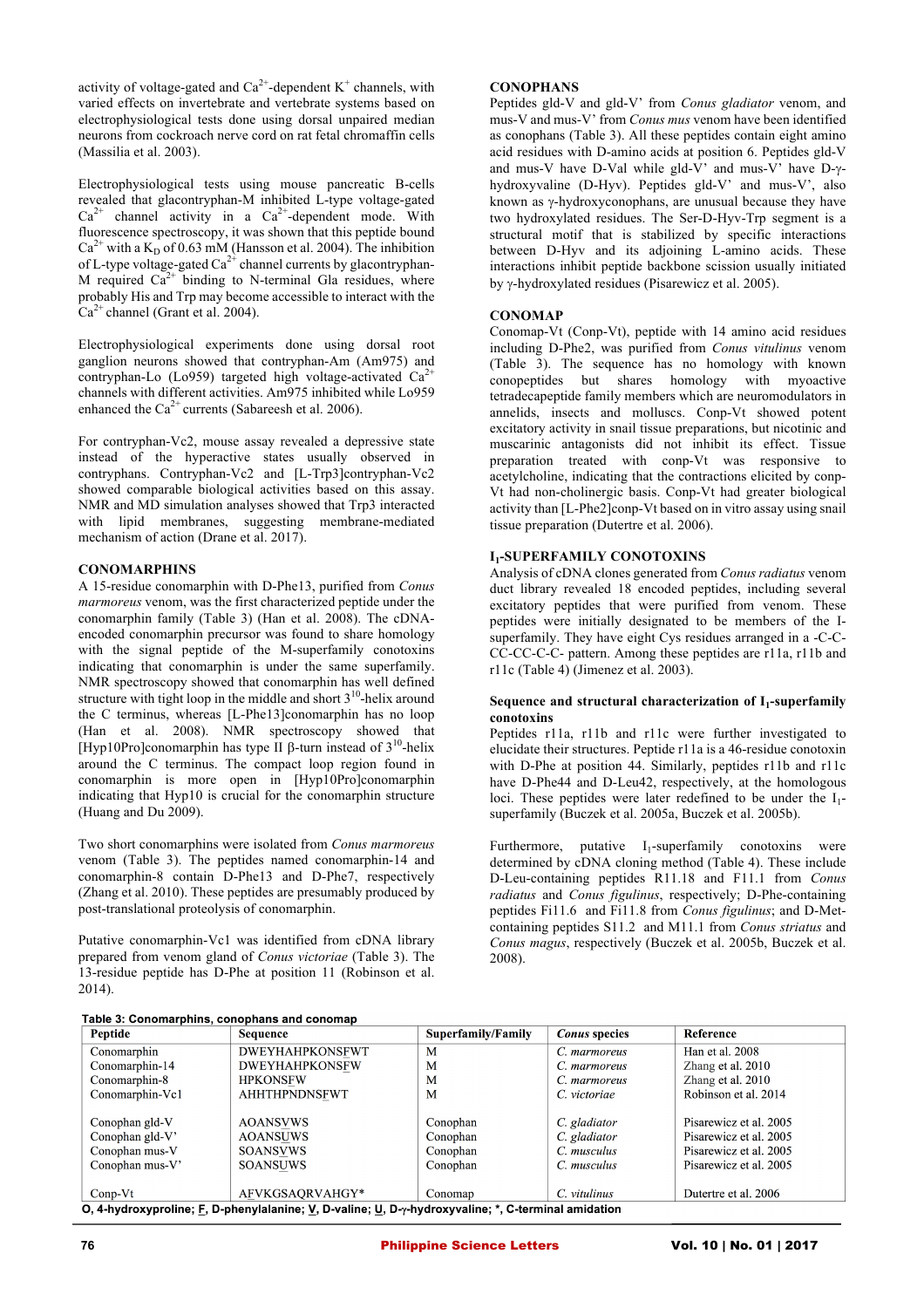| Peptide            | <b>Sequence</b>                                | <b>Conus</b> species | Reference            |  |
|--------------------|------------------------------------------------|----------------------|----------------------|--|
| r11a (RXIA)        | GOSFCKADEKOCEYHADCCNCCLSGICAOSTNWILPGCSTSSFFKI | C. radiatus          | Jimenez et al. 2003. |  |
|                    |                                                |                      | Buczek et al. 2005a  |  |
| r11b               | GOSFCKANGKOCSYHADCCNCCLSGICKOSTNVILPGCSTSSFFRI | C. radiatus          | Jimenez et al. 2003. |  |
|                    |                                                |                      | Buczek et al. 2005b  |  |
| r11c               | GOSFCKADEKOCKYHADCCNCCLGGICKOSTSWIGCSTNVFLT    | C. radiatus          | Jimenez et al. 2003. |  |
|                    |                                                |                      | Buczek et al. 2005b  |  |
| R <sub>11.18</sub> | GAVPCGKDGROCRNHADCCNCCPFGTCAPSTNRILPGCSTGMFLTR | C. radiatus          | Buczek et al. 2008   |  |
|                    |                                                |                      |                      |  |
| Fi11.1             | GHVSCGKDGRACDYHADCCNCCLGGICKPSTSWIGCSTNVFLTR   | C. figulinus         | Buczek et al. 2008   |  |
|                    |                                                |                      |                      |  |
| Fi11.6             | GCKKDRKPCSYHADCCNCCLSGICAPSTNWILPGCSTSSFFKI    | C. figulinus         | Buczek et al. 2008   |  |
| Fi11.8             | GPSSCKADEEPCEYHADCCNCCLSGICAPSTNWILPGCSTSSFFKI | C. figulinus         | Buczek et al. 2008   |  |
|                    |                                                |                      |                      |  |
| S <sub>11.2</sub>  | GCKKDRKPCSYQADCCNCCPIGTCAPSTNWILPGCSTGPFMAR    | C. striatus          | Buczek et al. 2008   |  |
|                    |                                                |                      |                      |  |
| M11.1              | GAVPCGKDGROCRNHADCCNCCPIGTCAPSTNWILPGCSTGOFMTR | C. magus             | Buczek et al. 2008   |  |

The solution structures of r11a and [L-Phe44]r11a were examined by NMR spectroscopy. The disulfide linkages were chemically determined as 5-19, 12-22, 18-27, and 21-38, indicating that r11a has an ICK structural motif with an additional disulfide 21-38. Aside from the first few residues, the structure is definite up to around Leu35. The ICK structural motif was confirmed and the C-terminal region including Phe44 was found to be disordered. Comparison of r11a and [L-Phe44]r11a indicated that the conversion from L- to D-Phe had slight effect on the structure (Buczek et al. 2007).

### **Biological activities of I<sub>1</sub>-superfamily conotoxins**

The isomerization from L- to D-Phe had a dramatic effect on the excitatory effects of r11a. The peptide was significantly more active than [L-Phe44]r11a in both in vivo and in vitro assays. Conotoxin r11a induced excitatory symptoms in mice and repetitive action potentials in frog motor axons. In an electrophysiological assay r11a was extremely potent, whereas [L-Phe44]r11a had no biological activity (Buczek et al. 2005a).

Mouse bioassay was used to determine the potencies of r11b, r11c and their corresponding L-amino acid-containing isomers. A 5-fold difference was observed in potencies of r11b and [L-Phe44]r11b based on comparison of the doses that induced hyperactivity symptoms. A 5-fold difference in potencies was similarly observed between r11c and the [L-Leu42]r11c based on comparison of the doses at which hyperactivity symptoms appeared (Buczek et al. 2005b).

Electrophysiological tests showed that r11a, r11b and r11c induced repetitive activity in frog motor nerve. The potencies of [L-Phe44]r11a and [L-Phe44]r11b were lower than the corresponding D-amino acid-containing isomers. In contrast, r11c and [L-Leu42]r11c were equally active in inducing repetitive activity on frog nerve-muscle preparation. Moreover, r11c (but not r11a or r11b) exhibited biological activity on skeletal muscle (Buczek et al. 2005b).

The physiological target of r11a (later designated as  $i$ -RXIA upon identification of the target) is voltage-gated  $Na<sup>+</sup>$  channel Na<sub>V</sub>1.6. The  $i$ -RXIA served as an agonist by shifting the voltage dependence of activation of mouse NaV1.6 expressed in *Xenopus*  oocytes to more hyperpolarized level (Buczek et al. 2007). The i-RXIA caused repetitive action potentials in mouse sciatic nerve. Electrophysiological experiments using rodent  $\text{Na}_{\text{V}}1.1$  to NaV1.7 with b1 subunit expressed in *Xenopus* oocytes and  $Na<sub>V</sub>1.8$  in dissociated mouse DRG neurons showed that  $i$ -RXIA was active on  $\text{Na}_{\text{V}}1.6$  >  $\text{Na}_{\text{V}}1.2$  >  $\text{Na}_{\text{V}}1.7$ , but was not active on the other  $Na<sup>+</sup>$  channel subtypes (Fiedler et al. 2008). The plot of kobs vs. i-RXIA concentration indicated a bimolecular

reaction with  $k_d$  of  $\sim$  3  $\mu$ M that approaches the steady-state EC<sub>50</sub> of  $\sim$  2 uM. [L-Phe44] i-RXIA had 2-fold faster off-rate and 2fold lower affinity than  $i$ -RXIA on Na<sub>V</sub>1.6, and was not active on Na<sub>v</sub>1.2. The efficacy of  $\iota$ -RXIA was twice that of [L-Phe44] i-RXIA at or near saturating peptide concentration (Fiedler et al. 2008).

#### **CONCLUSION**

The post-translational isomerization of L- to D-amino acid is a subtle modification not detectable by standard proteomic techniques. Prediction of the presence of D-amino acid entails examination of different D-amino acid-containing *Conus* peptides. The diversity of D-amino acid-containing conopeptides presents an opportunity for defining important parameters to elucidate this post-translational modification. In the case of contryphans and  $I_1$ -superfamily conotoxins characterized so far, accurate predictions of the occurrence of Damino acids at common loci have become possible (Jimenez 2007, Buczek et al. 2008).

*Conus* venom is a complex mixture of more than100 peptides, and the composition varies among *Conus* species. Thus, more than 70,000 pharmacologically active compounds can be potentially explored. So far, an extremely small number of *Conus* peptides have been deeply characterized. Many of these peptides show significant selectivity in targeting specific subtypes of neurotransmitter receptors and ion channels. They have proven to be useful tools in neuroscience and that they have great potential for drug development. The importance of *Conus* venoms as 'gold mines' for the discovery of novel medications has been substantiated. Some conopeptides have actually reached clinical trials, one of which is currently in use as an antipain (Olivera 2006, Olivera and Teichert 2007, Teichert et al. 2009).

*Conus* venom has extraordinary diversity of peptides, of which the D-amino acid-containing peptides could as well serve as lead compounds for the development of therapeutics. Small D-amino acid-containing peptides, such as the contryphans, conomarphins, conophans and conomap, can serve as essential frameworks for drug development. They are more resistant to proteolysis, and do not have folding difficulties as the bigger disulfide-rich peptides. Numerous peptides that share homology with r11a (i-RXIA) have been identified in *Conus* venoms, thus these peptides represent rich resources of potential  $Na<sup>+</sup>$  channeltargeting ligands. The  $I_1$ -superfamily conotoxins may be useful for further characterization of  $Na<sup>+</sup>$  channel subtypes.

Hopefully the D-amino acid-containing conopeptides will attract great interest in order to examine their specific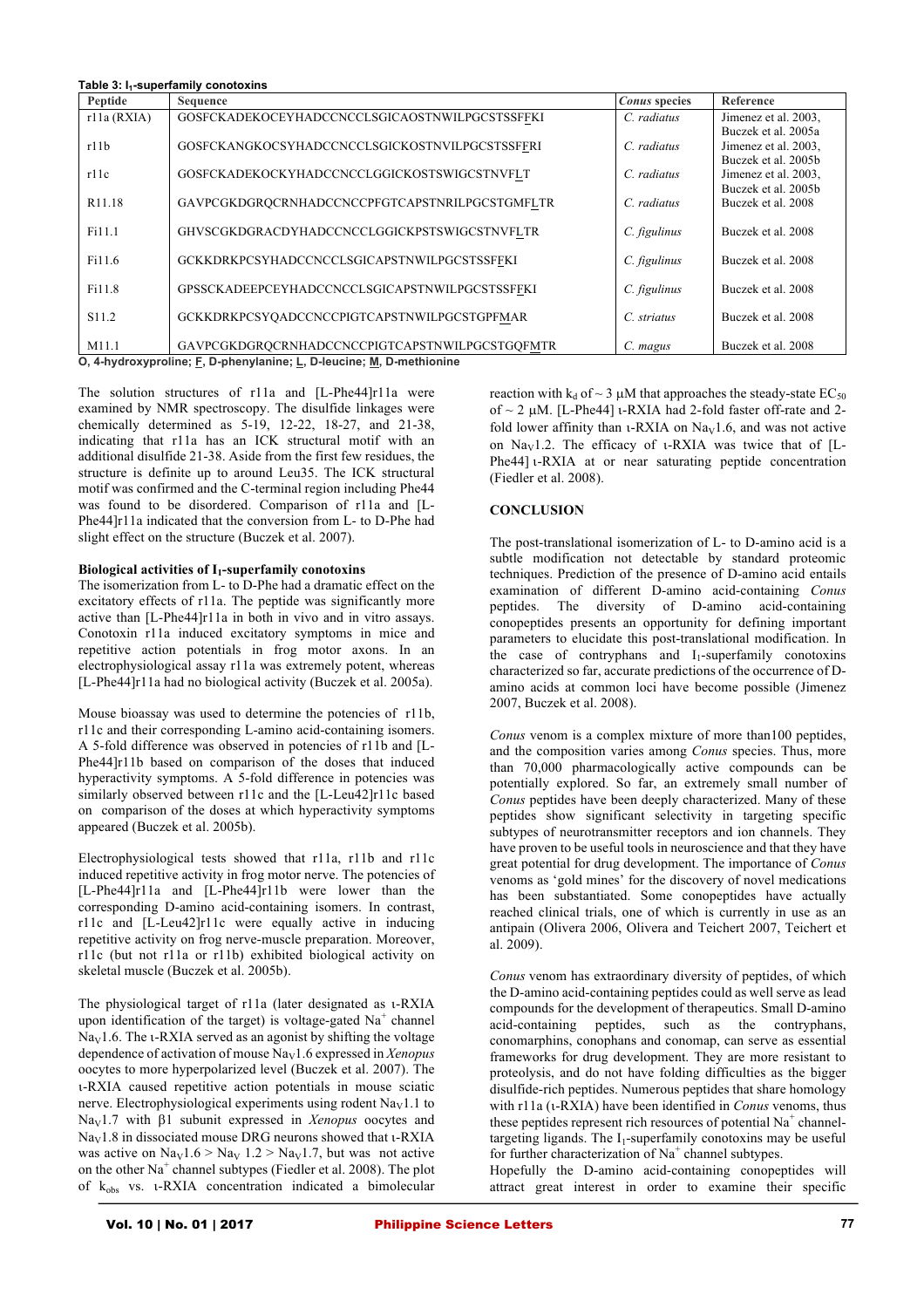physiological targets and mechanisms of action. Their exact biological functions in *Conus* venoms could as well be investigated.

## **ACKNOWLEDGEMENTS**

The support of UP Baguio is greatly appreciated.

# **CONFLICT OF INTEREST**

The author declares no conflict of interest in relation to this work.

### **REFERENCES**

- Buczek O, Jimenez EC, Yoshikami D, Imperial JS, Watkins M, Morrison A, Olivera BM. I<sub>1</sub>-superfamily conotoxins and prediction of single D-amino acid occurrence. Toxicon 2008; 51(2):218-229.
- Buczek O, Wei D, Babon JJ, Yang X, Fiedler B, Chen P, Yoshikami D, Olivera BM, Bulaj G, Norton RS. Structure and sodium channel activity of an excitatory  $I_1$ -superfamily conotoxin. Biochemistry 2007; 46(35):9929-9940
- Buczek O, Yoshikami D, Bulaj G, Jimenez EC, Olivera BM. Post-translational amino acid isomerization: a functionally important D-amino acid in an excitatory peptide. J Biol Chem 2005a; 280(6):4247-4253.
- Buczek O, Yoshikami D, Watkins M, Bulaj G, Jimenez EC, Olivera BM. Characterization of D-amino-acid-containing excitatory conotoxins and redefinition of the I-conotoxin superfamily. FEBS J 2005b; 272(16):4178-4188.
- de Plater GM, Martin RL, Milburn PJ. A C-type natriuretic peptide from the venom of the platypus (*Ornithorhynchus anatinus*): structure and pharmacology. Comp Biochem Physiol C Pharmacol Toxicol Endocrinol 1998; 120:99- 110.
- Drane SB, Robinson SD, MacRaild CA, Chhabra S, Chittoor B, Morales RA, Leung EW, Belgi A, Espino SS, Olivera BM, Robinson AJ, Chalmers DK, Norton RS. Structure and activity of contryphan-Vc2: Importance of the D-amino acid residue. Toxicon 2017; S0041-0101(17):30058- 30062.
- Dutertre S., Lumsden NG, Alewood PF, Lewis RJ. Isolation and characterisation of conomap-Vt, a D-amino acid containing excitatory peptide from the venom of a vermivorous cone snail. FEBS Lett 2006; 580(16):3860-3866.
- Eliseo T, Cicero DO, Romeo C, Schininà ME, Massilia GR, Polticelli F, Ascenzi P, Paci M. Solution structure of the cyclic peptide contryphan-Vn, a Ca2<sup>+</sup>-dependent  $K^+$ channel modulator. Biopolymers 2004; 74(3):189-198.
- Fiedler, B.; Zhang, M.M.; Buczek, O.; Azam, L.; Bulaj, G.; Norton, R.S.; Olivera, B.M.; Yoshikami, D. Specificity, affinity and efficacy of iota-conotoxin RXIA, an agonist of voltage-gated sodium channels Na(V)1.2, 1.6 and 1.7. Biochem Pharmacol 2008; 75(12):2334-2344.
- Fujisawa I, Ikeda T, Nomoto K, Yasuda-Kamatani Y, Minakata H, Kenny PTM, Kubota I, Muneoka Y. The FMRFamiderelated decapeptide of *Mytilus* contains a D-amino acid residue. Comp Biochem Physiol 1992; 102:91-95.
- Gowd KH, Sabareesh V, Sudarslal S, Iengar P, Franklin B, Fernando A, Dewan K, Ramaswami M, Sarma SP, Sikdar S, Balaram P, Krishnan KS. Novel peptides of therapeutic promise from Indian Conidae. Ann NY Acad Sci 2005; 1056:462-473.
- Grant MA, Hansson K, Furie BC, Furie B, Stenflo J, Rigby AC. The metal-free and calcium-bound structures of a gammacarboxyglutamic acid-containing contryphan from *Conus marmoreus*, glacontryphan-M. J Biol Chem 2004; 279(31):32464-32473.
- Han Y, Huang F, Jiang H, Liu L, Wang Q, Wang Y, Shao X, Chi C, Du W, Wang C. Purification and structural characterization of a D-amino acid-containing conopeptide, conomarphin, from *Conus marmoreus*. FEBS J 2008; 275(9):1976-1987.
- Hansson K, Ma X, Eliasson L, Czerwiec E, Furie B, Furie BC, Rorsman P, Stenflo J. The first gamma-carboxyglutamic acid-containing contryphan. A selective L-type calcium ion channel blocker isolated from the venom of *Conus marmoreus*. J Biol Chem 2004; 279(31):32453-32463.
- Heck SD, Faraci WS, Kelbaugh PR, Saccomano NA, Thadeio PF, Volkmann RA. Posttranslational amino acid epimerization: enzyme-catalyzed isomerization of amino acid residues in peptide chains. Proc Natl Acad Sci USA 1996; 93(9):4036-4039.
- Hu H, Bandyopadhyay PK, Olivera BM, Yandell M. Characterization of the *Conus bullatus* genome and its venom-duct transcriptome. BMC Genomics 2011;12:60-74.
- Huang F, Du W. Solution structure of Hyp10Pro variant of conomarphin, a cysteine-free and D-amino-acid containing conopeptide. Toxicon 2009; 54(2):153-160.
- Jacobsen RB, Jimenez EC, De la Cruz RG, Gray WR, Cruz LJ, Olivera BM. A novel D-leucine-containing *Conus* peptide: diverse conformational dynamics in the contryphan family. J Pept Res 1999; 54(2):93-99.
- Jacobsen R, Jimenez EC, Grilley M, Watkins M, Hillyard D, Cruz LJ, Olivera BM. The contryphans, a D-tryptophancontaining family of *Conus* peptides: interconversion between conformers. J Pept Res 1998; 51(3):173-179.
- Jilek A, Mollay C, Lohner K, Kreil G. Substrate specificity of a peptidyl-aminoacyl-L/D-isomerase from frog skin. Amino Acids 2012; 42:1757-1764.
- Jimenez EC. Contryphans revisited. Curr Topics Pept Prot Res 2007; 8:11-17.
- Jimenez EC, Craig AG, Watkins M, Hillyard DR, Gray WR, Gulyas J, Rivier JE, Cruz LJ, Olivera BM. Bromocontryphan: post-translational bromination of tryptophan. Biochemistry 1997; 36(5):989-994.
- Jimenez EC, Olivera BM, Gray WR, Cruz LJ. Contryphan is a D-tryptophan-containing *Conus* peptide. J Biol Chem1996; 271(45):28002-28005.
- Jimenez EC, Shetty RS, Lirazan M, Rivier J, Walker C, Abogadie FC, Yoshikami D, Cruz LJ, Olivera BM. Novel excitatory *Conus* peptides define a new conotoxin superfamily. J Neurochem 2003; 85:610-621.
- Jimenez EC, Watkins M, Juszczak LJ, Cruz LJ, Olivera BM. Contryphans from *Conus textile* venom ducts. Toxicon 2001; 39(6):803-808.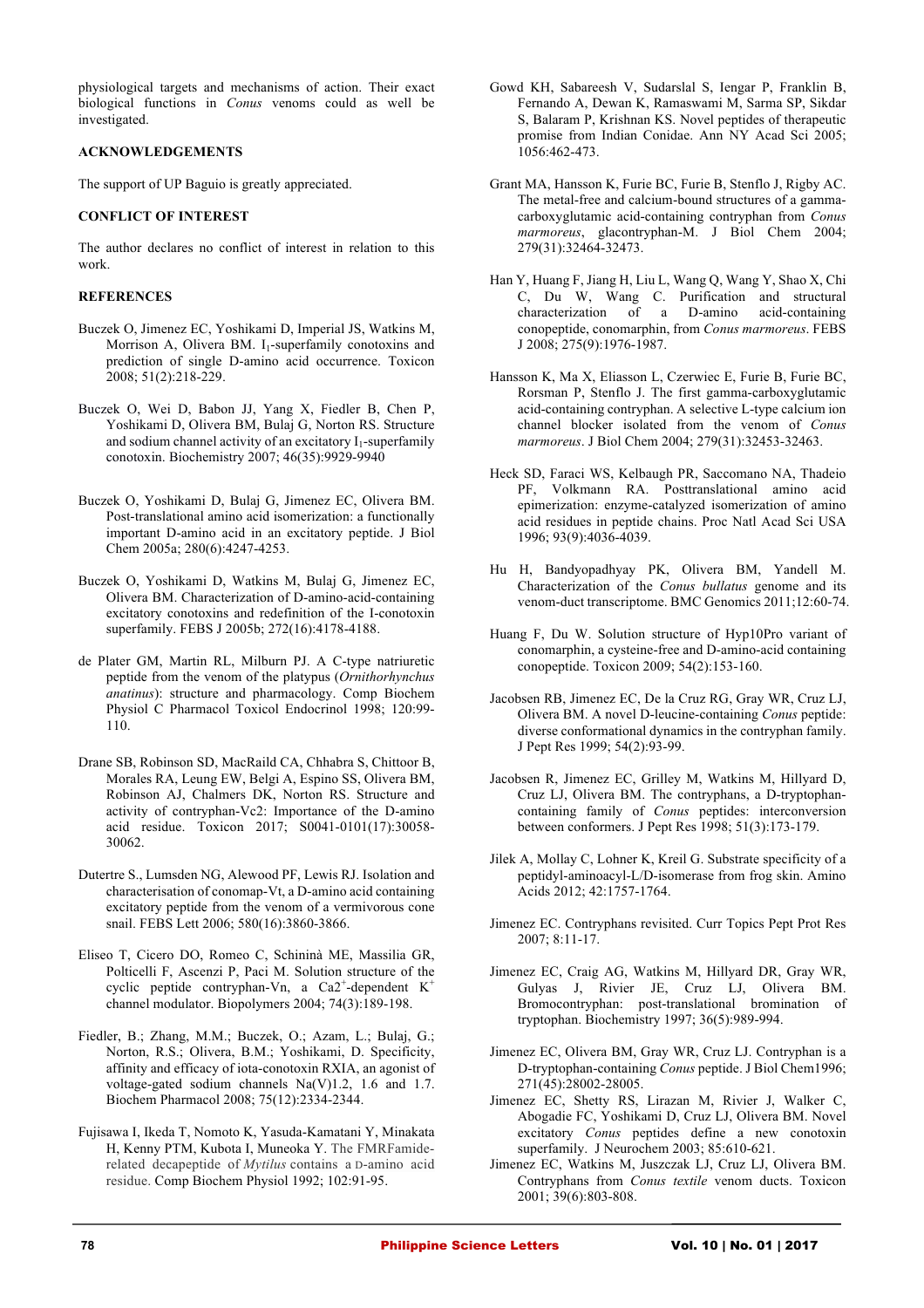- Kamatani Y, Minakata H, Kenny PTM, Minakata H, Kenny PT, Iwashita T, Watanabe K, Funase K, Sun XP, Yongsiri A, Kim KH, Novales-Li P. Achatin-I, an endogenous neuroexcitatory tetrapeptide from *Achatina fulica* Férussac containing a D-amino acid residue. Biochem Biophys Res Comm 1989; 160:1015-1020.
- Kreil G, Barra D, Simmaco M, Espamer V, Falconieri-Erspamer G, Negri L, Severini C, Corsi R, Melchiorri P. Deltorphin, a novel amphibian skin peptide with high selectivity and affinity for delta opioid receptors. Eur J Pharmacol 1989; 162:123-128.
- Kuwada M, Teramoto T, Kumagaye KY, Nakajima K, Watanabe T, Kawai T, Kawakami Y, Niidome T, Sawada K, Nishizawa Y, Katayama K. Omega-agatoxin-TK containing D-serine at position 46, but not synthetic omega-[L-Ser46]agatoxin-TK, exerts blockade of P-type calcium channels in cerebellar Purkinje neurons. Mol Pharmacol 1994; 46:587-593.
- Lluisma AO, Milash BA, Moore B, Olivera BM, Bandyopadhyay PK. Novel venom peptides from the cone snail *Conus pulicarius* discovered through next-generation sequencing of its venom duct transcriptome. Mar Genomics 2012; 5:43-51.
- Massilia GR, Eliseo T, Grolleau F, Lapied B, Barbier J, Bournaud R, Molgó J, Cicero DO, Paci M, Schininà ME, Ascenzi P, Polticelli F. Contryphan-Vn: a modulator of  $Ca2^+$ -dependent  $K^+$  channels. Biochem Biophys Res Commun 2003; 303(1):238-246.
- Massilia GR, Schininà ME, Ascenzi P, Polticelli F. Contryphan-Vn: a novel peptide from the venom of the Mediterranean snail *Conus ventricosus*. Biochem Biophys Res Commun 2001; 288(4):908-913.
- Monteccuchi PC, de Castiglione R, Piani S, Gozzini L, Erspamer V. Amino acid composition and sequence of dermorphin, a novel opiate-like peptide from the skin of Phyllomedusa sauvagei. Int J Pept Prot Res 1981; 17, 275- 283.
- Mor A, Deltour A, Sagan S, Amiche M, Pradelles P, Rossier J, Nicholas P. Isolation of dermenkephalin from amphibian skin, a high-affinity delta-selective opioid heptapeptide containing a D-amino acid residue. FEBS Lett 1989; 255:269-274.
- Nepravishta R, Mandaliti W, Melino S, Eliseo T, Paci M. Structure of the cyclic peptide [W8S]contryphan Vn: effect of the tryptophan/serine substitution on trans-cis proline isomerization. Amino Acids 2014; 46(12):2841-2853.
- Ohta N, Kubota I, Takao T, Shimonishi Y, Yasuda-Kamatini Y, Minakata H, Nomoto K, Muneoka Y, Kobayashi M. Fulicin, a novel neuropeptide containing a D-amino acid residue isolated from the ganglia of *Achatina fulica*. Biochem Biophys Res Commun 1991; 178, 486-493.
- Olivera, B.M. E.E. Just Lecture, 1996. *Conus* venom peptides, receptor and ion channeltargets, and drug design: 50 million years of neuropharmacology. Mol Biol Cell 1997; 8:2101-2109.
- Olivera BM. *Conus* peptides: biodiversity-based discovery and exogenomics. J Biol Chem 2006; 281:31173-31177.
- Olivera BM, Teichert RW. Diversity of the neurotoxic *Conus* peptides: a model for concerted pharmacological discovery. Mol Interv 2007; 7(5):251-260.
- Pallaghy PK, He W, Jimenez EC, Olivera BM, Norton RS. Structures of the contryphan family of cyclic peptides. Role of electrostatic interactions in cis-trans isomerism. Biochemistry, 2000; 39(42):12845-12852.
- Pallaghy PK, Melnikova AP, Jimenez EC, Olivera BM, Norton RS. Solution structure of contryphan-R, a naturally occurring disulfide-bridged octapeptide containing Dtryptophan: comparison with protein loops. Biochemistry 1999; 38:11553-11559.
- Pi C, Liu Y, Peng C, Jiang X, Liu J, Xu B, Yu X, Yu Y, Jiang X, Wang L, Dong M, Chen S, Xu AL. Analysis of expressed sequence tags from the venom ducts of *Conus striatus*: focusing on the expression profile of conotoxins. Biochimie 2006a; 88:131-140.
- Pi C, Liu J, Peng C, Liu Y, Jiang X, Zhao Y, Tang S, Wang L, Dong M, Chen S, Xu A. Diversity and evolution of conotoxins based on gene expression profiling of *Conus litteratus*. Genomics 2006b; 88(6):809-819.
- Pisarewicz K, Mora D, Pflueger FC, Fields GB, Mari F. Polypeptide chains containing D-gamma-hydroxyvaline. J Am Chem Soc 2005; 127(17):6207-6215.
- Rajesh RP. Novel M-Superfamily and T-Superfamily conotoxins and contryphans from the vermivorous snail *Conus figulinus*. J Pept Sci 2015; 21(1):29-39.
- Robinson SD, Safavi-Hemami H, McIntosh LD, Purcell AW, Norton RS, Papenfuss AT. Diversity of conotoxin gene superfamilies in the venomous snail, *Conus victoriae*. PLoS One 2014; 9(2):e87648.
- Sabareesh V, Gowd KH, Ramasamy P, Sudarslal S, Krishnan KS, Sikdar SK, Balaram P. Characterization of contryphans from *Conus loroisii* and *Conus amadis* that target calcium channels. Peptides 2006; 27(11):2647-2654.
- Sonti R, Gowd KH, Rao KN, Ragothama S, Rodriguez A, Perez JJ, Balaram P. Conformational diversity in contryphans from *Conus* venom: cis-trans isomerization and aromatic/proline interactions in the 23-membered ring of a 7-residue peptide disulfide loop. Chemistry 2013; 19(45):15175-15189.
- Soyez D, Van Herp F, Rossier J, Le Caer J-P, Tensen CP, Lafont R. Evidence for a conformational polymorphism of invertebrate neurohormones: D-amino acid residue in crustacean hyperglycemic peptides. J Biol Chem 1994; 28:18295-18298.
- Soyez D, Toullec JY, Ollivaux C, Geraud G. L to D-amino acid isomerization in a peptide hormone is a late posttranslational event occurring in specialized neurosecretory cells. J Biol Chem 2000; 275:37870-37875.
- Teichert RW, Jimenez EC, Olivera BM. Biology and pharmacology of conotoxins. In: Jankovic J, Albanese A, Atassi MZ, Dolly JO, Hallett M, Mayer N, eds. Botulinum Toxin: Therapeutic Clinical Practice and Science. Philadelphia: Saunders-Elsevier Science, Inc., 2009:446- 464.